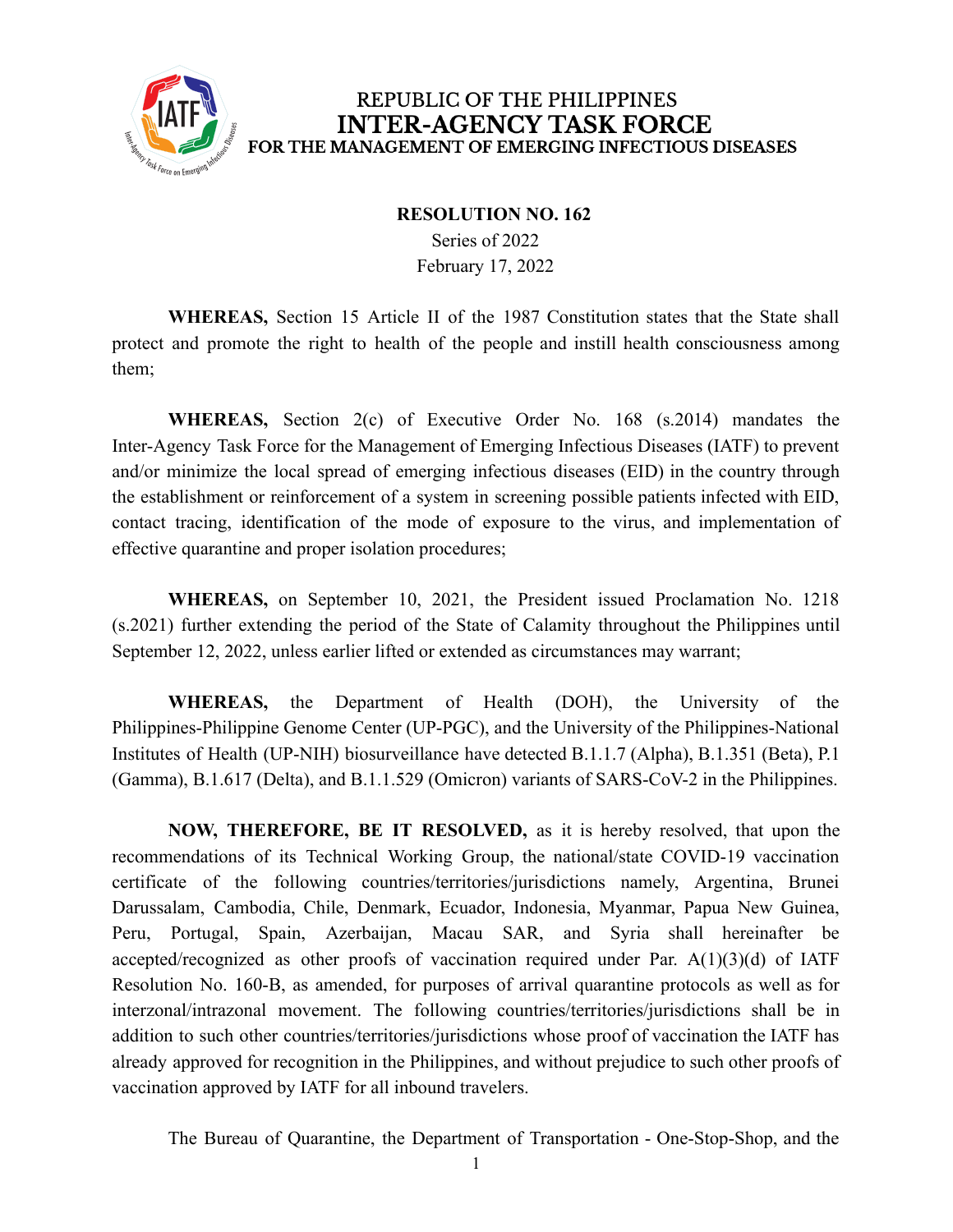

## REPUBLIC OF THE PHILIPPINES **INTER-AGENCY TASK FORCE** FOR THE MANAGEMENT OF EMERGING INFECTIOUS DISEASES

Bureau of Immigration are directed to recognize only the proofs of vaccination thus approved by the IATF.

**RESOLVED FURTHER,** that the Chairperson and the Co-Chairperson shall be duly authorized to sign this Resolution for and on behalf of the Inter-Agency Task Force.

**APPROVED** during the 162nd Inter-Agency Task Force Meeting, as reflected in the minutes of the meeting, held this February 17, 2022, via video conference**.**

**5** T. DUQUE III Secretary, Department of Health IATF Chairperson

**KARLO ALEXEI B. NOGRALES** Secretary, Office of the Cabinet Secretariat IATF Co-Chairperson